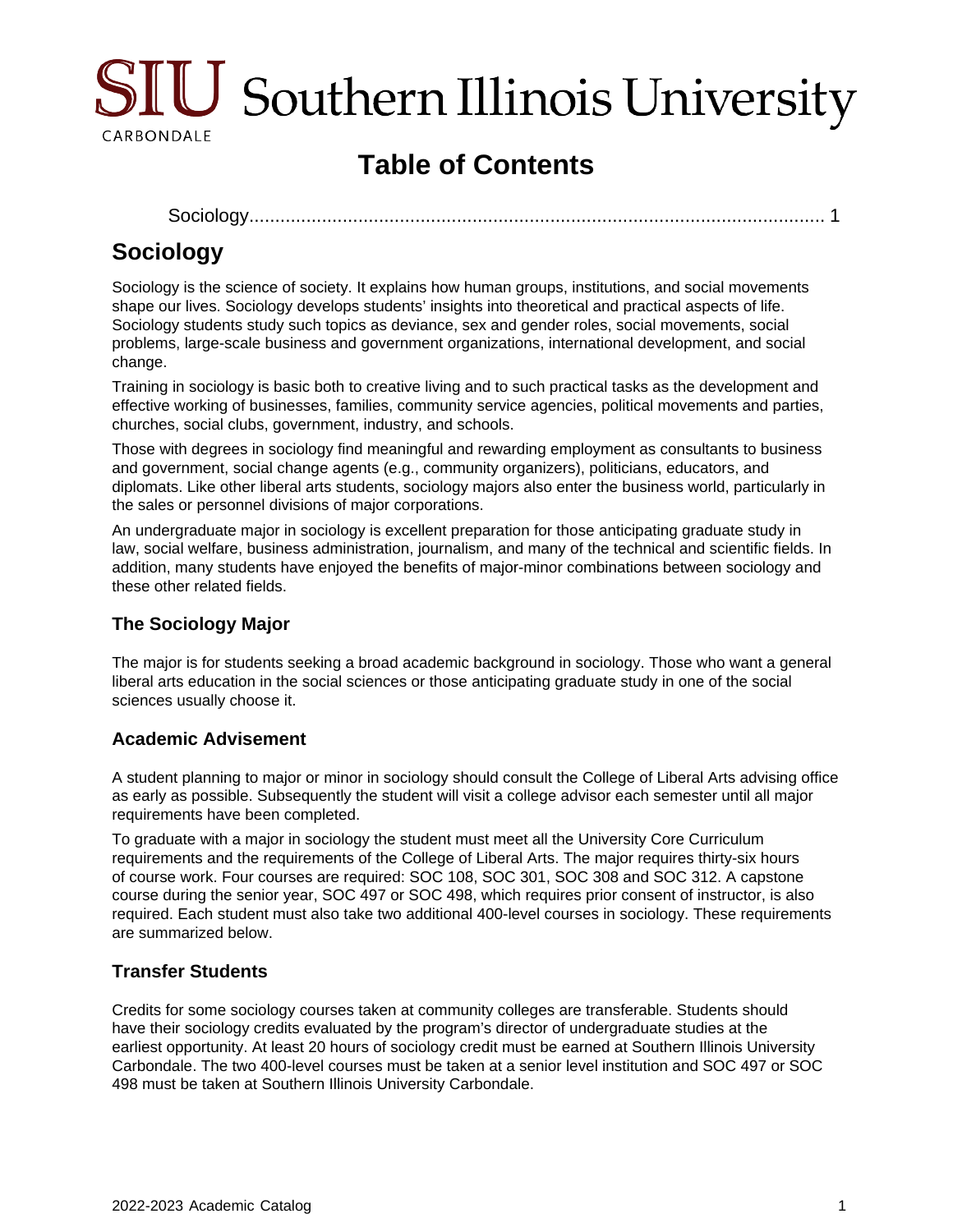#### **Bachelor of Arts (B.A.) in Sociology Degree Requirements**

| <b>Degree Requirements</b>                                          | <b>Credit Hours</b> |
|---------------------------------------------------------------------|---------------------|
| University Core Curriculum Requirements                             | 39                  |
| College of Liberal Arts Academic Requirements                       | 11                  |
| Requirements for Major in Sociology                                 | 36                  |
| 1) Sociology Requirements: SOC 108, SOC 301, SOC 308<br>and SOC 312 | 14                  |
| 2) Senior Year Work: SOC 497 (or SOC 498)                           | 4                   |
| 3) At least two additional sociology 400-level courses              | 6                   |
| 4) Sociology course electives                                       | 12                  |
| Electives                                                           | 34                  |
| Total                                                               | 120                 |

No more than nine hours of Sociology Core Curriculum courses, including SOC 108, can count toward both the University Core Curriculum requirements and the Sociology major.

## **Sociology Minor**

A minor in sociology consists of a minimum of 15 hours, including SOC 108 and at least three more 300 or 400-level sociology courses at SIU Carbondale. An average GPA of 2.0 or higher must be achieved in sociology courses. No more than six hours of Sociology Core Curriculum courses, including Sociology 108, may count toward both the University Core Curriculum requirements and the sociology minor.

## **Honors Program in Sociology**

The School offers a sociology honors program for academically outstanding sociology majors. Qualifications for acceptance into this program are: (1) an overall grade point average of at least 3.00; and (2) completion of 8 hours in sociology courses with a grade point average of at least 3.25 in all sociology courses taken at Southern Illinois University Carbondale, and the completion of no fewer than six, nor more than fourteen, semester hours in research or independent study which are counted toward the major. Successful completion of the honors program is noted on the academic record at the time the degree is recorded and on the diploma. For details, qualified students interested in this program should consult the program's director of undergraduate studies. Concurrent participation in the University Honors Program is encouraged.

## **Sociology Courses**

**SOC108 - Introduction to Sociology** (University Core Curriculum) [IAI Course: S7 900] An introduction to the sociological perspective on human behavior, the structure and processes involved in social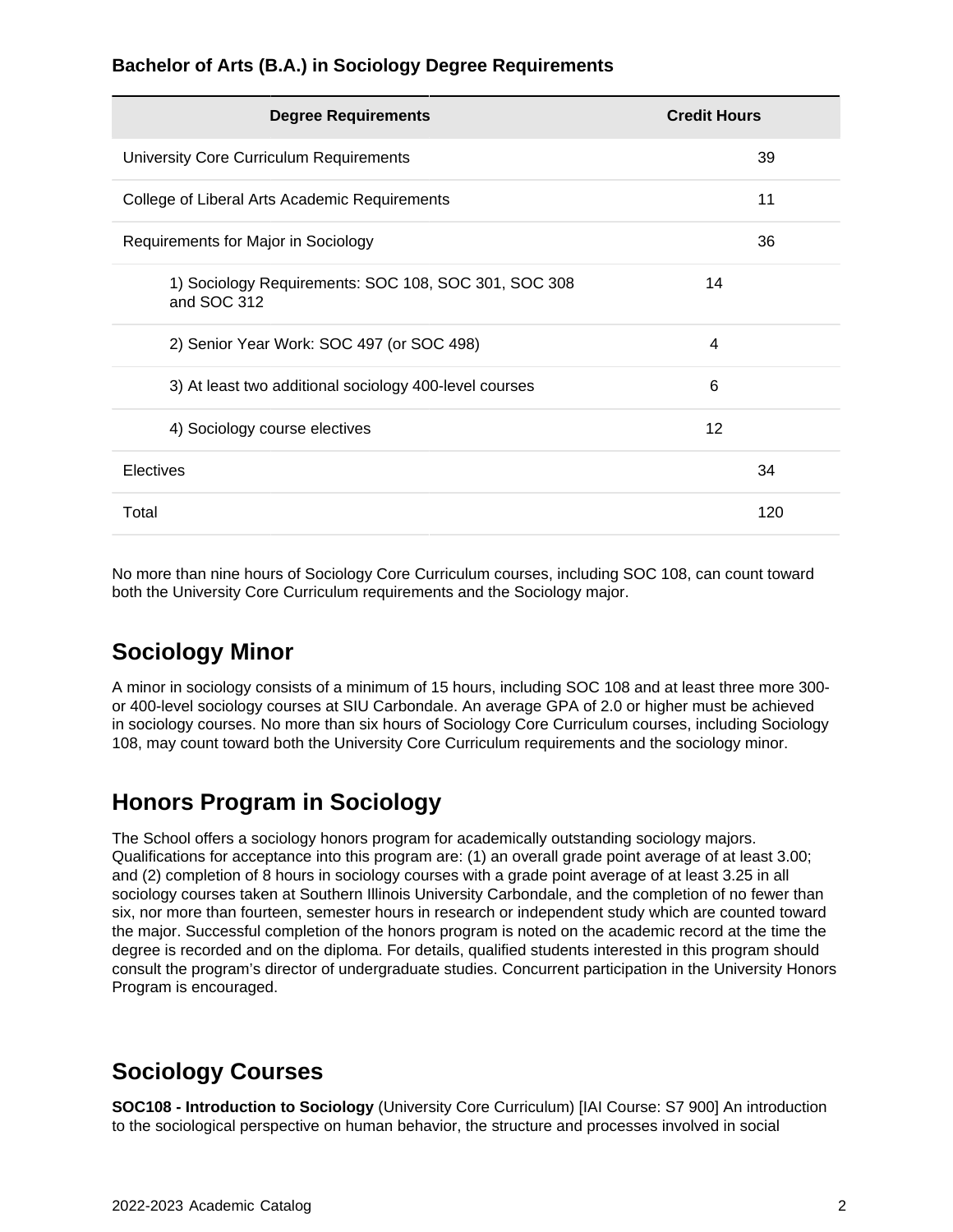relationships, social stratification and inequality, social institutions, and social change. A survey of major areas of interest in sociology. Required of majors and minors in Sociology. Credit Hours: 3

**SOC215 - Race and Ethnic Relations in the United States** (University Core Curriculum) [IAI Course: S7 903D] Current theory, research and events in race-ethnic relations in the United States, including the intersection of class, gender and sexuality. Topics include the European colonization of North America, dynamics of immigration, identity formation among ethno-racial groups and political economy of racism. Credit Hours: 3

**SOC223 - Introduction to Gender and Society** (University Core Curriculum) (Same as WGSS 223) [IAI Course: S7 904D] Examines several theories on gender. Explores patterns of gendered behaviors, gendered institutions, gendered expectations, and gender inequality. Uses a sociological lens to make sense of the gendered world and to examine the evidence that underlie scholarly arguments and perspectives. Credit Hours: 3

**SOC298 - Multicultural Applied Experience** (Multicultural Applied Experience Course) An applied experience, service-oriented credit in American diversity involving a group different from the student's own. Difference can be manifested by age, gender, ethnicity, nationality, political affiliation, race, or class. Students can sign up for the one-credit experience in the same semester they fulfill the multicultural requirement for the University Core Curriculum or coordinate the credit with a particular core course on American diversity, although neither is required. Students should consult the department for course specifications regarding grading, work requirements and supervision. Graded Pass/Fail only. Credit Hours: 1

**SOC301 - Theory and Society** Sociological theories explain concrete social phenomena by modeling them abstractly. This course exposes students to exemplary theories, either classical or contemporary, and analyzes the general strategies sociologists used to develop them. Required of majors in sociology. Credit Hours: 3

**SOC302 - Contemporary Social Problems** Examines how social phenomena come to be defined as social problems and the outcomes of these processes for specific cases. How is it that a social phenomenon comes to be seen as a social issue? Analysis of selected social problems and critical assessment of claims-making about these problems. Credit Hours: 3

**SOC303 - Sociology of Deviance** Review of sociological perspectives used in the study of deviance and deviants. Does deviance have functions in society? How is it that a group of individuals comes to be defined as deviant? Examines societal reactions to deviance and consequences for people defined as deviant. Analysis of selected forms of deviance, such as mental illness, "punk" subcultures, eating disorders, drug and alcohol abuse and sex workers. Credit Hours: 3

**SOC304I - Global Perspectives on the Family** (University Core Curriculum) People around the world experience family life under different circumstances and from different perspectives. This course will focus on these differences and how societies have evolved to meet the needs of family units within their different social settings. Other key topics that affect families around the world will be discussed: global economy and families, gender inequality, familial violence, and environment concerns. Credit Hours: 3

**SOC306I - Popular Culture in Society** (University Core Curriculum) Examines the social organization of popular culture, treating popular culture objects as products that are created, manufactured, distributed and consumed. The focus is on the people, activities, organizations and institutions that are involved in popular culture. Credit Hours: 3

**SOC307 - Global Perspectives on Sexual Diversity** (Same as WGSS 315) This course explores sexual diversity within different hegemonic heterosexual cultures, worldwide. Using insight from historical and sociological analysis, the contemporary development of social movements for lesbians, gays, and bisexuals and their oppositional forces is analyzed, and consequent cultural changes that have resulted from the confrontation of these forces are examined. Credit Hours: 3

**SOC308 - Statistics for Social Science** Methods and application of statistics in the social sciences. Measures to describe distribution, measures of relationship, statistical inference. Credit Hours: 4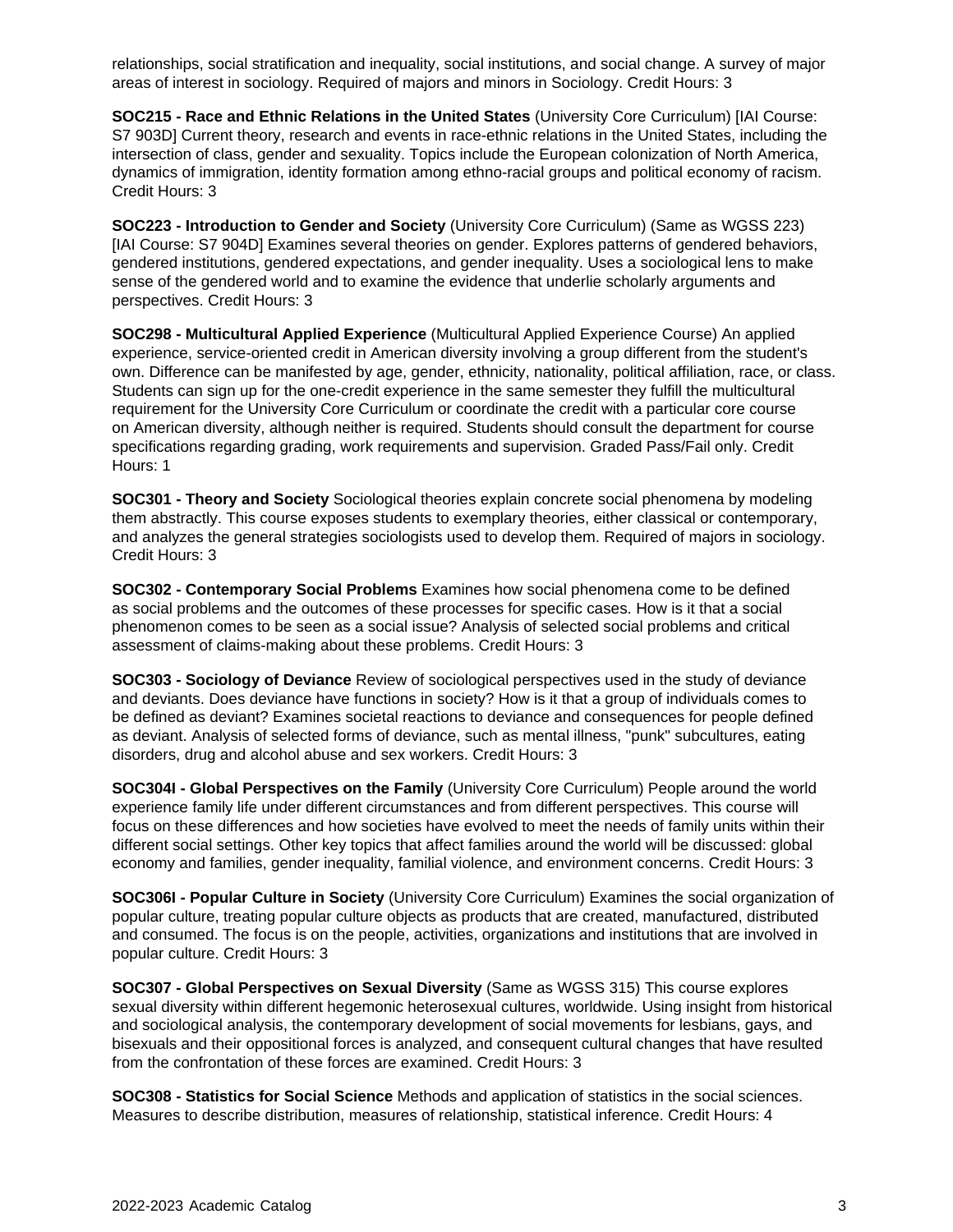**SOC310 - Science, Technology and Society** This course introduces students to a variety of research traditions and debates within the field of science, technology, and society. We will explore the ways in which historical and contemporary patterns of human evolution have created technological problems; why we are dependent and vulnerable to technology; and how access to science and technology and the effects of science and technology have an unequal impact. In addressing these topics, the course will make linkages among local, national, and global processes. We will focus on a variety of areas including: technology and environmental issues, science, technology, and gender, and the effects of technological change on our daily lives. Credit Hours: 3

**SOC312 - Elements of Sociological Research** The student is introduced to a variety of research methods in the social sciences including use of the library, techniques of observation, and elementary steps in quantitative measurements and analysis. Satisfies the CoLA Writing-Across-the-Curriculum requirement. Credit Hours: 4

**SOC321 - Society and the Individual** Introduction to basic concepts in sociological and social psychology (microsociology). Examines how individuals create and shape the social world that simultaneously shapes and creates individuals. Emphasizes face-to-face interaction, socialization, social location and identity. Credit Hours: 3

**SOC322 - Community Organization** This course applies basic sociological concepts and perspectives to issues of community organization. The course is designed to provide insights into how communities meet (or why they fail to meet) residents' needs. Communities are arenas of social interaction where most important relationships are structured by the presence of informal groups and formal organizations. Informal groups provide the building blocks of any community and play important roles in setting the norms and standards of accepted social behavior. Formal organizations (businesses, schools, government agencies) control significant human and financial resources which give them influence and power to shape the direction of change within a community. Credit Hours: 3

**SOC340 - Sociology of Family** (University Core Curriculum) The aim of this course is to develop critical and analytical thinking about the family and its role in society. This will entail examining the varying definitions of family, its changing and diverse forms and functions, the interactions between families and other social institutions, and how family life is shaped by the larger social structures of which it is a part, including gender, class, and race-ethnicity. Credit Hours: 3

**SOC350 - Sociology of Leisure** This course examines leisure, broadly defined, in a sociological context. What can we learn about ourselves, and about society, by examining leisure involvement? How do various social institutions influence leisure behavior, and how do individuals respond to those influences? Using leisure as an organizing principle, this course reinforces understanding of sociological concepts, theories, and methods. Credit Hours: 3

**SOC351 - Sociology of Religion** Examines the dynamics of religious institutions in society, and of religious beliefs and attachments among individuals, including the connections between religion and family, health, education, and politics. Credit Hours: 3

**SOC352 - Sociology of Music** This course analyzes music as a social phenomenon with special attention to race, class, gender, ethnicity, technology and social change. We look at how musicians and their music influence society, and vice versa, using macro and micro sociological perspectives, embedded within various historical and cultural themes. Credit Hours: 3

**SOC371 - Population Problems** Characteristics and problems of population growth, composition, distribution, mortality, birth control and fertility, international and internal migration, and government policies. Credit Hours: 3

**SOC372 - Criminology** An examination of the socially constructed nature of crime, and historical and contemporary theories of criminality. Additional topics of interest include types of offenses, methods of studying crime, and the correlates of crime. Credit Hours: 3

**SOC386 - Environmental Sociology** Focus on social structural conditions and institutions that have changed the natural environment as a social problem. Responses to these problems will be addressed on the individual, group (race, class and gender) and institutional levels. Credit Hours: 3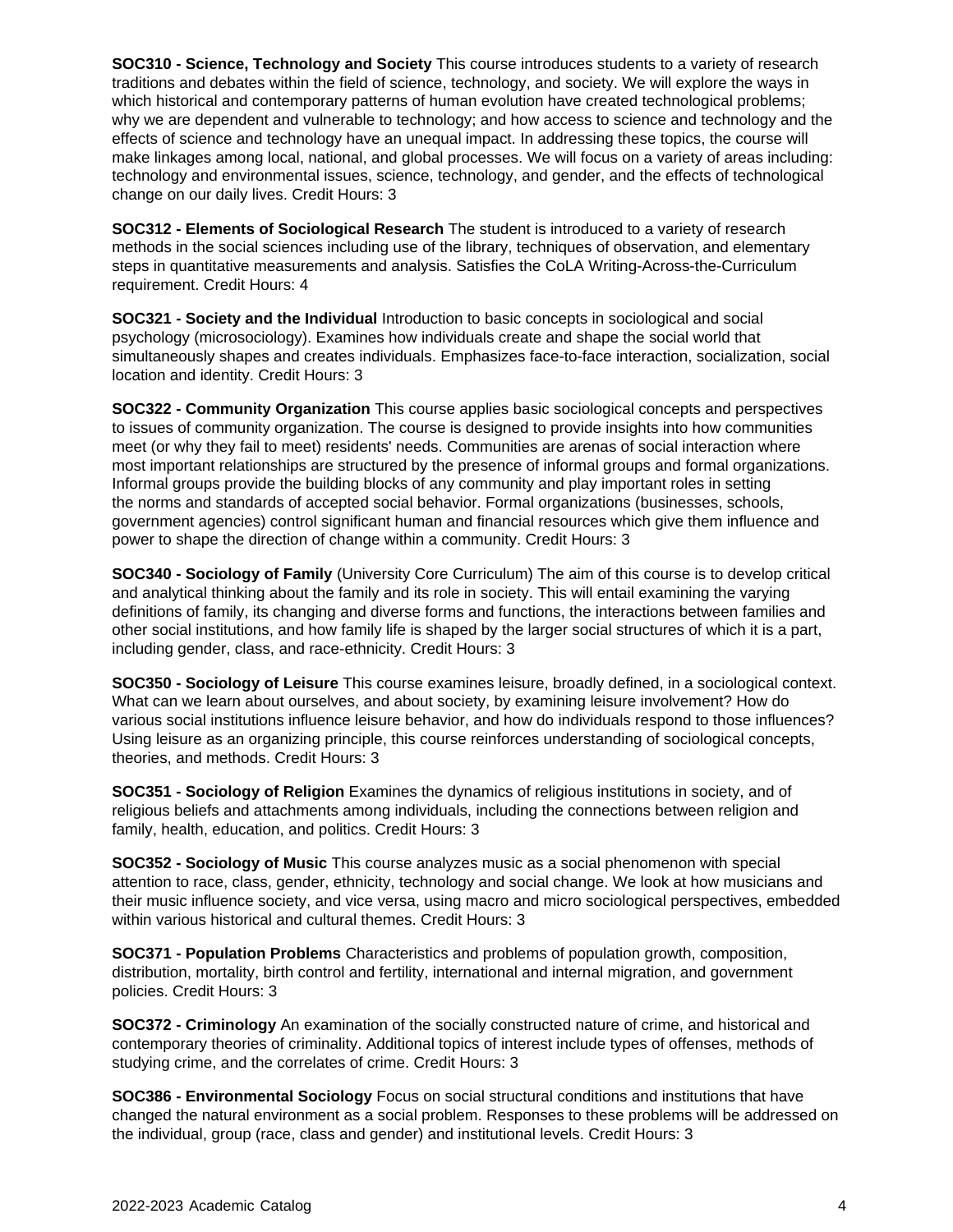**SOC396 - Readings in Sociology** Instructor and student select reading topics which are not covered in depth in regular course offerings. Special approval needed from the department and instructor. Credit Hours: 1-6

**SOC397 - Special Topics in Sociology** Varying sociological topics selected by the instructor for study in depth and breadth. Topics will be announced in advance of registration for the course. May be repeated 4 times. Credit Hours: 3

**SOC399 - Internship in Sociology** Designed to provide students majoring in sociology the opportunity to engage in applied sociology and gain valuable work experience. Classroom meetings are required. Restricted to minimum of junior standing. Special approval needed from the instructor. No more than three hours of 399 to count toward the major. Credit Hours: 2-4

**SOC406 - Social Change** Theories and problems of social change; their application, with emphasis on the modern industrial period. Credit Hours: 3

**SOC407 - Sociology of Sexuality** (Same as WGSS 407) Examines a range of social issues related to human sexuality and the interaction between sexuality and other social processes. Emphasis is on the relevant concepts, theories, and methods in the field of sexual studies, the social and historical construction of sexuality and the ways in which social characteristics shape sexual behaviors and desires, sexual variation, including its causes and consequences, how basic social institutions affect the rules governing sexuality, the major moral and political controversies that surround sexuality, and the "dark side" of sexual life. Credit Hours: 3

**SOC415 - Logic of the Social Sciences** (Same as PHIL 415) An examination of the theoretical structure and nature of the social sciences and their epistemological foundations. The relationship of social theory to social criticism; theory and praxis. Historical experience and social objectivity. Social theory as practical knowledge. Credit Hours: 3

**SOC423 - Sociology of Gender** (Same as WGSS 442) Examines social science theory and research on gender issues and contemporary roles of men and women. The impact of gender on social life is examined on the micro level, in work and family roles, in social institutions, and at the global, crosscultural level. Credit Hours: 3

**SOC424 - Social Movements and Collective Behavior** An analysis of social behavior in noninstitutional settings such as crowds, disasters, riots, mass panics, crazes, cults, and social movements. Emphasis is on the cultural and structural factors leading to collective action and its impact on social change. Credit Hours: 3

**SOC435 - Social Inequality** Discussion of theories and evidence pertaining to the socio-structural causes and consequences of inequality based on social class, prestige, power, gender, wealth and income. Credit Hours: 3

**SOC437 - Sociology of Globalization and Development** Survey of sociological theories and research on globalization and development: modernization, dependency, world-system, and global economy. Problem areas include population growth and control, economic growth and underdevelopment, role of state, transnational corporations, financial institutions, and organizations, non-governmental organizations, work, population, migration, social movements and resistance, gender, race-ethnic, class, and sexuality issues. Credit Hours: 3

**SOC438 - Sociology of Ethnic Relations in World Perspective** Examines theories, concepts and research on the structure of ethnic relations and ethnic problems in contemporary societies in major world regions. Assimilationist, pluralist, secessionist, and militant types of ethnic and racial group relations are covered in selected societies. Designed for students with advanced interest in comparative ethnic relations. Prerequisite: SOC 215 is recommended. Credit Hours: 3

**SOC455 - Racial Inequality** This course is an introductory survey on the sociology of Racial Inequality. As such, the basic objective of this course is to give students a broad understanding of race and inequality issues in society. This course will require students to become familiar with the critical frameworks and concepts through which social scientists make sense of racial inequality; to come to terms with the ideological, political, and economic mechanisms that perpetuate racist structures; to study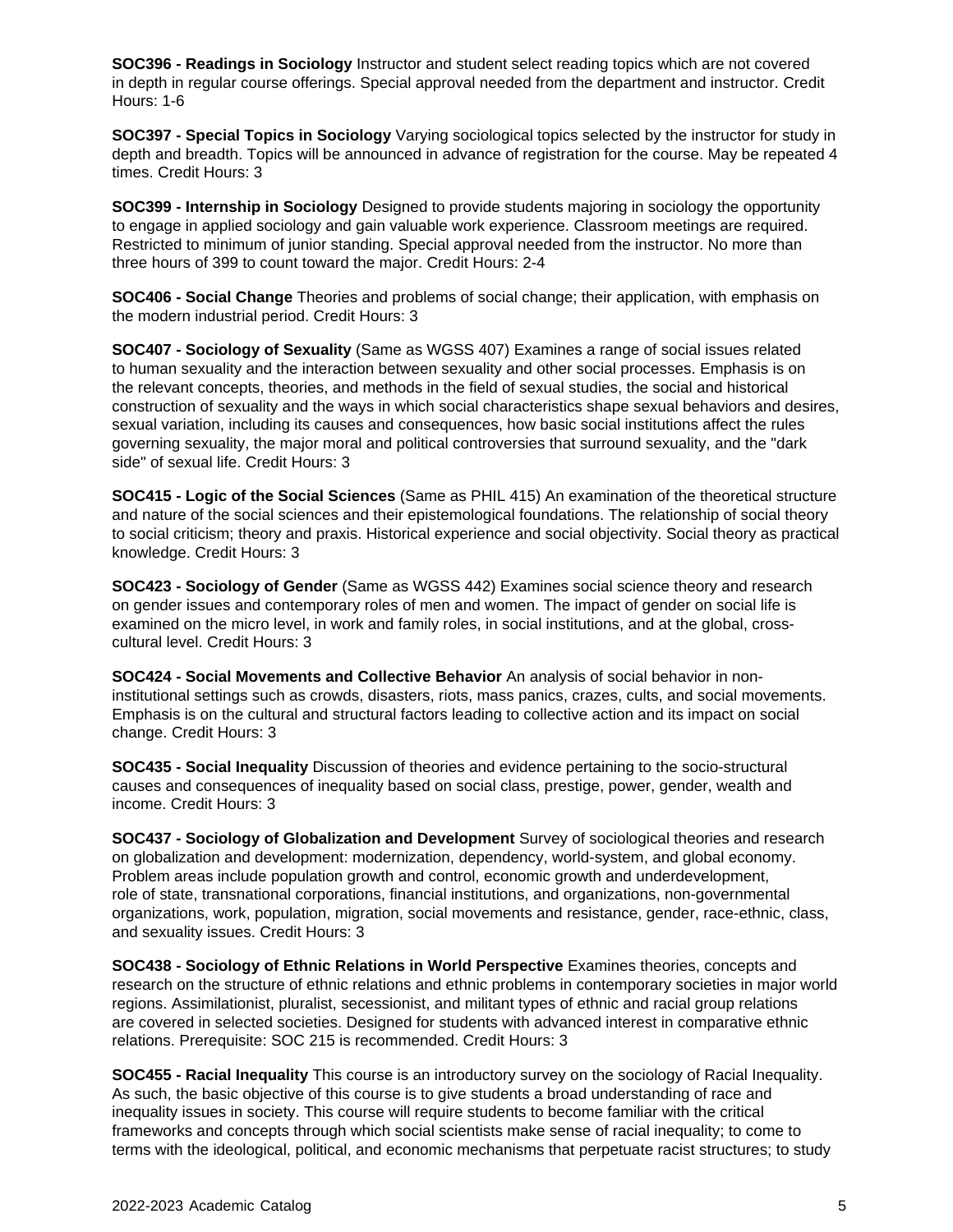the past and present historical contexts within which racial inequality is given shape; and to explore potential venues for change. Credit Hours: 3

**SOC460 - Sociology of Medicine** Analyzes the social structures and issues involved in health, illness, and health-care delivery systems in the United States. Explores the economic and political influences on the role of medicine in society, as well as the organization of medical care and health institutions. Critically examines the social processes and factors that influence health and illness behavior. Credit Hours: 3

**SOC461 - Women, Crime and Justice** (Same as CCJ 460 and WGSS 476) A study of women as offenders, as victims, and as workers in the criminal justice system. Credit Hours: 3

**SOC462 - Victims of Crime** (Same as CCJ 462) An examination of the extent and nature of victimization, theories about the causes of victimization, the effects of crime on victims and services available to deal with those effects, victims' experiences in the criminal justice system, the victims' rights movement, and alternative ways of defining and responding to victimization. Credit Hours: 3

**SOC465 - Sociology of Aging** The adult life cycle from a sociological perspective, with emphasis on the later stages of adulthood. Special topics on aging include demographic aspects, family interaction, ethnicity, and cross-cultural trends. Credit Hours: 3

**SOC471 - Introduction to Social Demography** Survey of concepts, theories, and techniques of population analysis; contemporary trends and patterns in composition, growth, fertility, mortality, and migration. Emphasis is on relationship between population and social, economic, and political factors. Credit Hours: 3

**SOC473 - Juvenile Delinquency** (Same as CCJ 473) An in-depth study of theories of delinquency, analytical skills useful in studying delinquent offenders, systematic assessment of efforts at prevention, and control and rehabilitation in light of theoretical perspectives. Six hours of social/behavioral science recommended. Credit Hours: 3

**SOC475 - Political Sociology** (Same as POLS 419) An examination of the social bases of power and politics, including attention to global and societal political relations, as well as individual-level political beliefs and commitments; primary focus on American politics. Credit Hours: 3

**SOC476 - Religion and Politics** (Same as POLS 476) Examines the connection between religious beliefs and institutions and political beliefs and institutions. Comparative studies will focus on religious political movements in the United States and throughout the world. Credit Hours: 3

**SOC490 - Special Topics in Sociology** Varying advanced sociological topics selected by the instructor for study in depth. May be repeated for a maximum of twelve semester hours provided registrations cover different topics. Topics announced in advance. Credit Hours: 3

**SOC497 - Senior Seminar** Contemporary issues in sociology and the analysis of these issues. Restricted to senior standing with 20 hours in sociology (including 301), or consent of instructor. Not for graduate credit. Satisfies the CoLA Writing-Across-the-Curriculum requirement. Credit Hours: 4

**SOC498 - Independent Research** Students who wish to pursue specific topics in depth, or who have developed specific research projects, may submit proposals to faculty members who can serve as mentors. Independent research normally results in a significant paper or research report that serves as a demonstration of scholarly competence and concludes the major. May substitute for 497 only when student demonstrates substantial preparation or need. Satisfies the CoLA Writing-Across-the-Curriculum requirement. Not for graduate credit. Restricted to senior standing with 20 hours in sociology (including 301). Special approval needed from the instructor. Credit Hours: 1-8

## **Sociology Faculty**

**Barber, Kristen M.,** Associate Professor, Ph.D., University of Southern California, 2011; 2011. Qualitative methodology, sex and gender, occupations/professions.